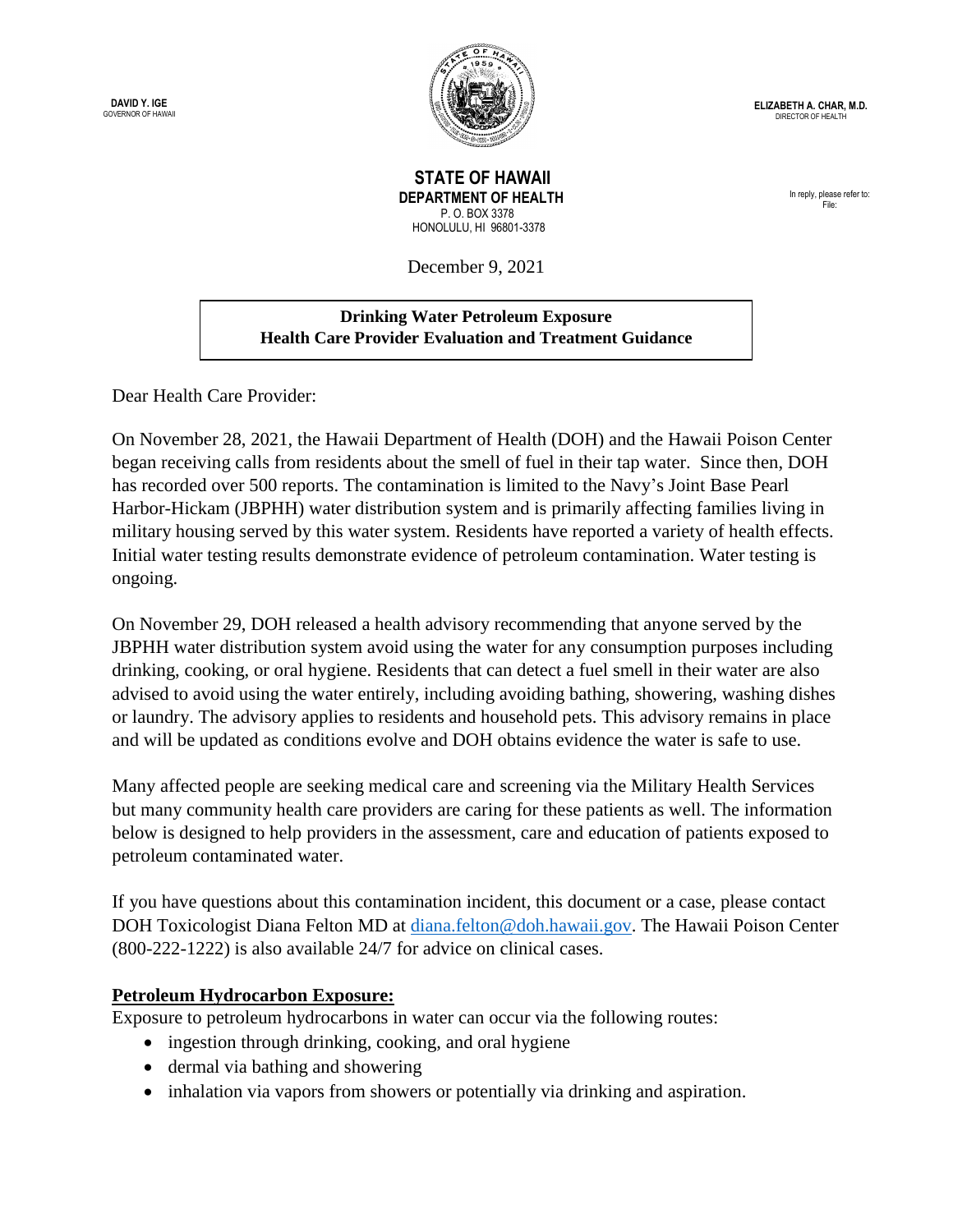Drinking Water Petroleum Exposure Health Care Provider Evaluation and Treatment Guidelines December 9, 2021 Page 2

Typical symptoms from exposure to petroleum hydrocarbons include:

- **CNS**: Headaches, dizziness and lightheadedness (ingestion or inhalation plus odors)
- **Respiratory:** cough and shortness of breath, hydrocarbon pneumonitis (inhalation)
- **Gastrointestinal:** Upset stomach, nausea, vomiting, diarrhea and abdominal cramping (ingestion)
- **Skin:** irritation and rashes (dermal)
- **Mucous membranes:** irritation, epistaxis (ingestion)

Hydrocarbon pneumonitis is a severe chemical pneumonitis that mimics pneumonia caused by inhalation or aspiration of hydrocarbons. It is rapid in onset and is often accompanied by fever and significant infiltrates on chest x-ray.

The chemical make-up and viscosity of the hydrocarbon in the water impacts the risk of chemical pneumonitis from ingestion or inhalation. This explains why a person can drink motoroil with only minor gastrointestinal effects (high viscosity, low aspiration risk), while a child that unintentionally drinks a sip of lamp oil or lighter fluid (low viscosity - easily aspirated) can develop a severe and even fatal hydrocarbon pneumonitis.

Long-term health effects from exposures to petroleum hydrocarbons in drinking water is not well understood. Based on current data, people exposed to contaminated drinking water in this incident are not expected to experience long-term health effects.

Similarly, data on reproductive and developmental health effects from this type of exposure is limited. Petroleum hydrocarbons of the types suspected to be in the water are not known teratogens or carcinogens, but data is limited.

**Clinical Approach:** Patients presenting with symptoms possibly related to exposure to the water should be evaluated with a thorough history and physical. History should include all pertinent details of symptom onset and evolution, potential exposures including occupational, and additional symptoms. Care should be taken to not focus solely on the potential exposure as an explanation of the patient's symptoms.

**Biological Testing:** Blood and urine testing for petroleum hydrocarbons is limited and not readily available. Standard urine drug screens do not detect hydrocarbons. Hair testing is not recommended. Testing is unlikely to provide exposure information or impact management. Depending on the patient's presentation, laboratory testing can include: CBC, electrolytes, creatinine, and liver enzymes in severe cases. Diagnostic testing should be driven by the clinical evaluation. For patients presenting with respiratory symptoms after suspected exposure to petroleum hydrocarbons, a chest x-ray should be performed at least 6 hours after initial symptom onset.

**Treatment and Disposition:** Treatment is symptomatic and supportive. Disposition should be tailored to the clinical evaluation and include telling the patient to stop using the water until declared usable by DOH. Symptoms related to petroleum hydrocarbons in drinking water should